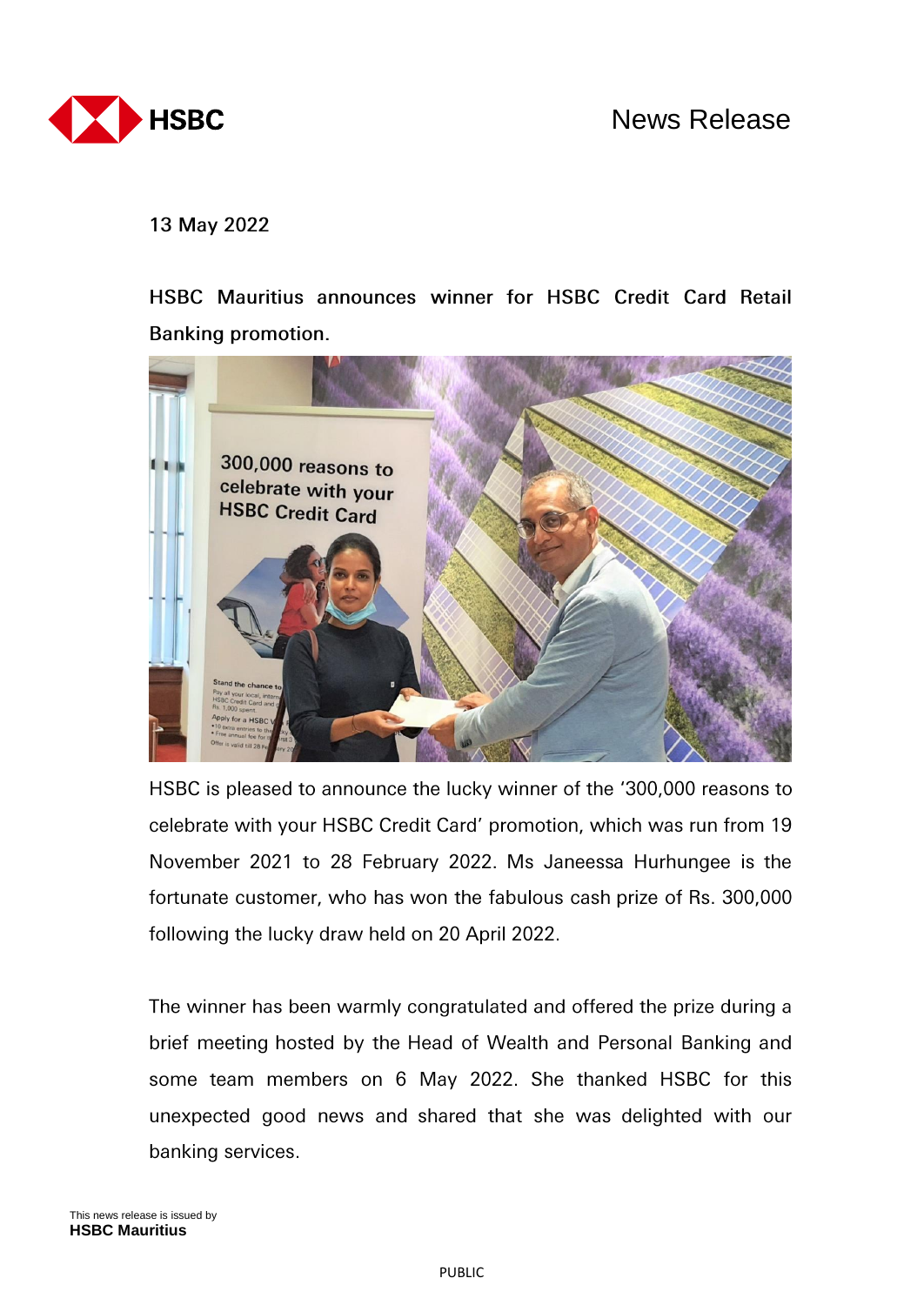Commenting on the campaign, Nitin Ramlugon Head of Wealth and

Personal Banking, said:

"At HSBC, we strive to bring even more value to our cardholders by leveraging promotions offering them great opportunity as they bank with us, true to our brand promise: opening up a world of opportunity.

We have observed that credit card utilisation has resumed significantly over the recent months as restrictions have eased and international travel has also increased. HSBC Credit Card usage overseas has doubled and contactless transactions have increased five times over last year. We expect to see this trend accelerate in the next few months."

# **Media enquiries to:**

Annick Rave Meerun 403 0783 annickmeerun@hsbc.co.mu